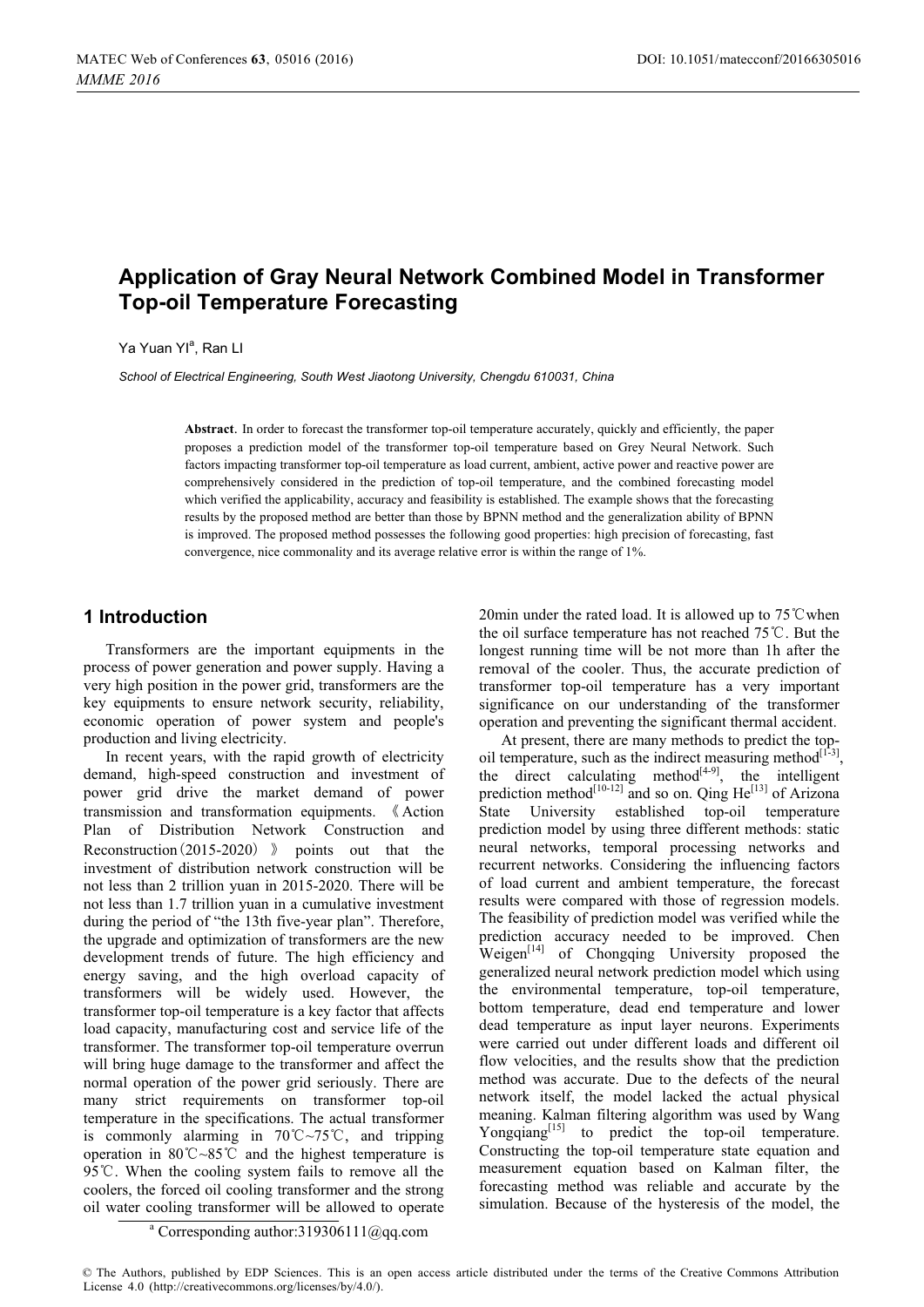forecast results had deviation when the load and the environment temperature changed fast.

The paper establishes a prediction model of transformer top-oil temperature based on Grey Neural Network which considering the transformer load current, environment temperature, active power, reactive power and the top-oil temperature of the previous time. The prediction method is validated by the data collected from a power supply company in Chengdu. The results show that the prediction model of transformer top-oil temperature is accuracy and superior to BP neural network model. The proposed model improves the top-oil temperature prediction accuracy and can be used to instruct the transformer load operation mode and enhances the safety and reliability of the operation of the power grid.

### **2 Basic theory of grey neural network**

Considering the different factors influencing transformer top-oil temperature, the top-oil temperature can be regarded as a complex process with large randomness. The grey theory and neural network theory are combined, which can improve the prediction accuracy of the top-oil temperature. The combined model has a good capability of nonlinear mapping and can weaken the randomness of the raw data.

### **2.1 Grey theory**

Grey theory which is a new method to study the problem of less data, poor information and uncertainty was proposed by Professor Deng Julong in 1982.

It is a "small sample", "poor information", uncertain system which known to some information and unknown to part of the information as the research object. The proposed model achieves the correct description and effective monitoring of system's function and disciplinarian through the understanding of part known information.

The models of the grey system are called grey models, which are differential equations based on the original data sequence. Assuming that there is a sequence of raw data  $x^{(0)}$ :

$$
x^{(0)} = (x_t^{(0)} \mid t = 1, 2, L, n) = (x_1^{(0)}, x_2^{(0)}, L, x_n^{(0)}) \tag{1}
$$

 $x^{(0)}$  makes a accumulation to get a new data sequence  $x^{(1)}$ . The item t of  $x^{(1)}$  is the sum of the previous t terms of  $x^{(0)}$  and has the form:

$$
x^{(1)} = (x_t^{(1)} \mid t = 1, 2, L \, , n) \tag{2}
$$

Where

$$
x_n^1 = \sum_{t=1}^n x_t^{(0)}.
$$

According to the new data sequence  $x^{(1)}$ , the whitening equation will be established and is given by:

$$
\frac{dx^{(1)}}{dt} + ax^{(1)} = u \tag{3}
$$

Solving  $(3)$  we get,

$$
x_t^{*(1)} = (x_1^{(0)} - \frac{u}{a})e^{-a(t-1)} + \frac{u}{a}
$$
 (4)

 $x_t^{*(1)}$  is the estimate of  $x_t^{(1)}$ . Made a regressive,  $x_t^{*(1)}$ gets the predictive value  $x_t^{(0)}$  of  $x^{(0)}$  and is given by:

 $x_t^{*(0)} = x_t^{*(1)} - x_{t-1}^{*(1)}$   $t = 2, 3, L \t n$  (5)

#### **2.2 Gray neural network**

According to the analysis of grey theory,  $x_t^0$  $(t=0,1,2,\dots,N-1)$  makes a accumulation to get a new data sequence  $x_t^{(1)}$   $(t=0,1,2,\dots,N-1)$  which is in accordance with the law of some kind of functions. Described by a continuous function or differential equation, the new data sequence can be predicted by data fitting.

Through the above analysis, the differential equation of the grey neural network can be expressed as follows

$$
\begin{cases} \frac{dy_1}{dt} + ay_1 = m \\ m = b_1 y_2 + b_2 y_3 + L + b_{n-1} y_n \end{cases} (6)
$$

In the formula,  $y(t)$  represents the  $x_t^{(1)}$  above;  $y_i$  (*i*=2,  $\cdots$ , *n*) is a input parameter for the system; *y*<sub>1</sub> is the output parameter for the system; *a* ,  $b_i$  (*j*=1,  $2, \dots, n$  are the coefficients of the differential equation.

The time response equations of  $(6)$  are

$$
\begin{cases}\nz(t) = (y_1(0) - \frac{b_1}{a}y_2(t) - \frac{b_2}{a}y_3(t) - L - \frac{b_{n-1}}{a}y_n(t))e^{-at} \\
+ n \\
n = \frac{b_1}{a}y_2(t) + \frac{b_2}{a}y_3(t) + L + \frac{b_{n-1}}{a}y_n(t)\n\end{cases} \tag{7}
$$

Mapping to an extended BP neural network, the transformed formula  $(7)$  will be the gray neural network which has n input parameters and 1 output parameter. The topology of the network is shown in Figure 1.



Figure 1 The topology of the network

In the figure 1, *t* is the serial number of the input parameters;  $y_i$  (*i*=2,  $\cdots$ , *n*) is the input parameter of the network;  $w^{ik}$  ( $l=2,3; k=1,2,\cdots,n$ ) is the weight of the network;  $y_1$  is the prediction value of the network;  $A_2$ , *B*, *C*, *D* are respectively represented four layers of gray neural network.

#### **2.3 Gray neural network learning process**

Through the above analysis, the gray neural network learning process is shown in Figure 2.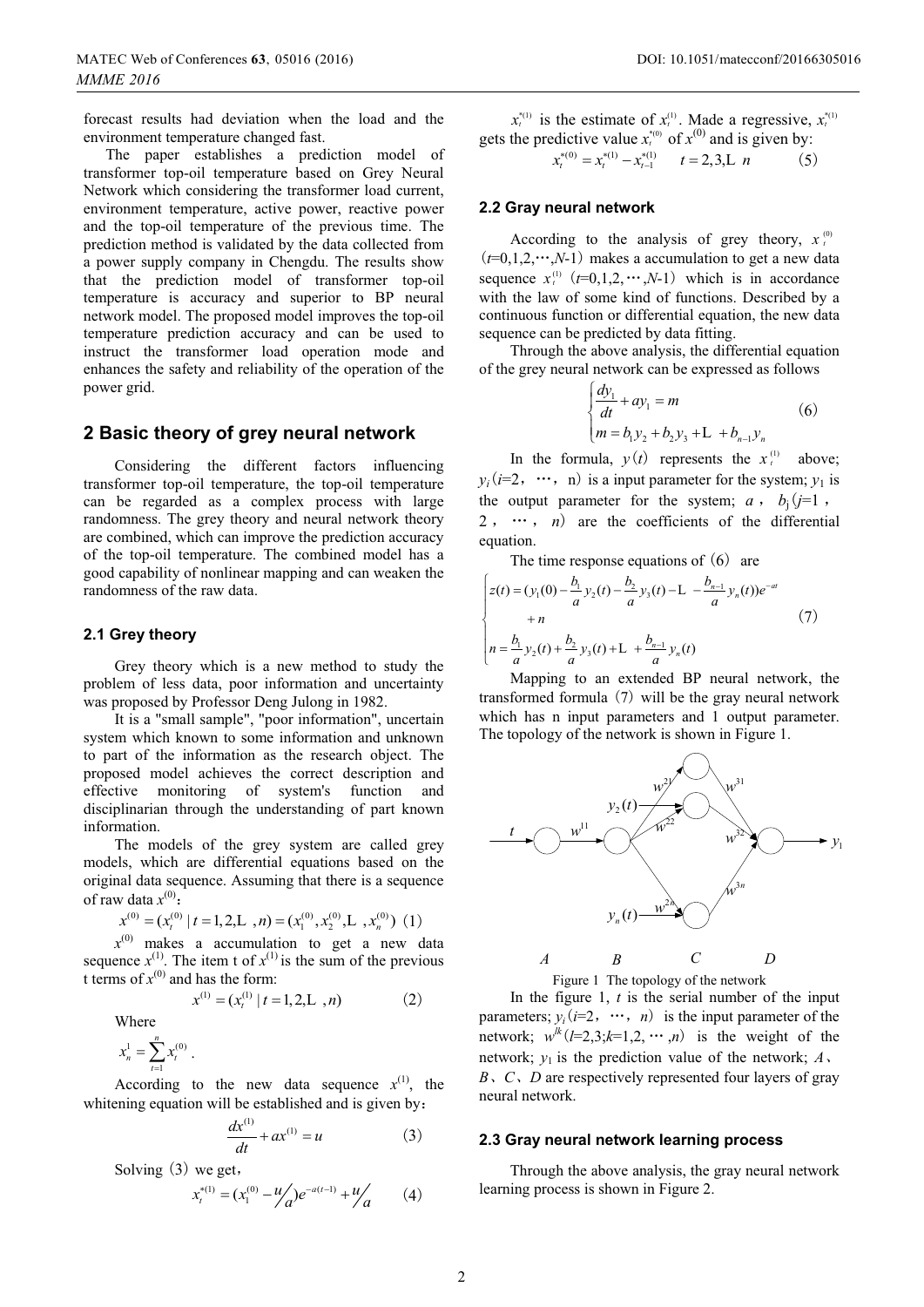

Figure 2 Grey neural network learning process

As shown in the figure: firstly, the network structure and network parameters are initialized according to the characteristic of training data. Then, the weights of network are calculated by the difination and the outputs of A, B, C, D four layers are calculated separately. We obtain the errors between the network forecast output and the expected output. Finally, we get forecast results by optimizing the weights and thresholds according to errors until the end of the training,.

### **3 The establishment of grey neural network model of top-oil temperature**

### **3.1 The input and output parameters of the network**

The transformer top-oil temperature often depends on three parameters: the first category is environmental parameters, including transformer temperature, humidity, wind speed, solar radiation, etc; the second category is characteristic parameters, mainly refers to transformer winding structure, cooling methods, etc; the third kind is running parameters, such as: load current, active power, reactive power, etc. It is crucial to choose the reasonable parameters for the accurate calculation of transformer top-oil temperature. This paper determines the final characteristic parameters from two aspects: the one is there have a great relevance between the parameters and transformer top-oil temperature; the other one is the network training effect achieves a higher technical indicator by entering the parameters of sample data.

According to the requirements of the two aspects above, the paper determines the environment temperature, load current, active power, reactive power and the top-oil temperature of the previous time as the input parameters of the network.

#### **3.2 Data acquisition**

Selecting the actual operation data of a transformer substation (the model is the  $SSZ11-50kV/110$  power transformer) of Chengdu in August 2, 2015, we collect the data as a training sample every 5min from 00:00 to 23:55. Measuring the temperature of the transformer using optical fiber temperature sensors, the substation provides the historical data of the corresponding environmental temperature, load current, active power, reactive power. In order to meet the requirements of the input of the network, the sample data are normalized and are distributed in the  $[0.2, 0.8]$  range. As shown in Figure 3-6.



Figure 3 Variation of load current of transformer



Figure 4 Variation of active power of transformer



Figure 6 Variation of environment temperature of transformer

### **3.3 Training data and test data**

In this paper, the transformer is working under the condition of natural oil circulation. Under the rated load of 24 hours of continuous work, a total of 288 sets of the sample data are measured. The training set and test set are classified according to the 5:1. The 240 groups are finally determined as the training data, and the 48 groups are used as the test data.

#### **3.4 Network structure design**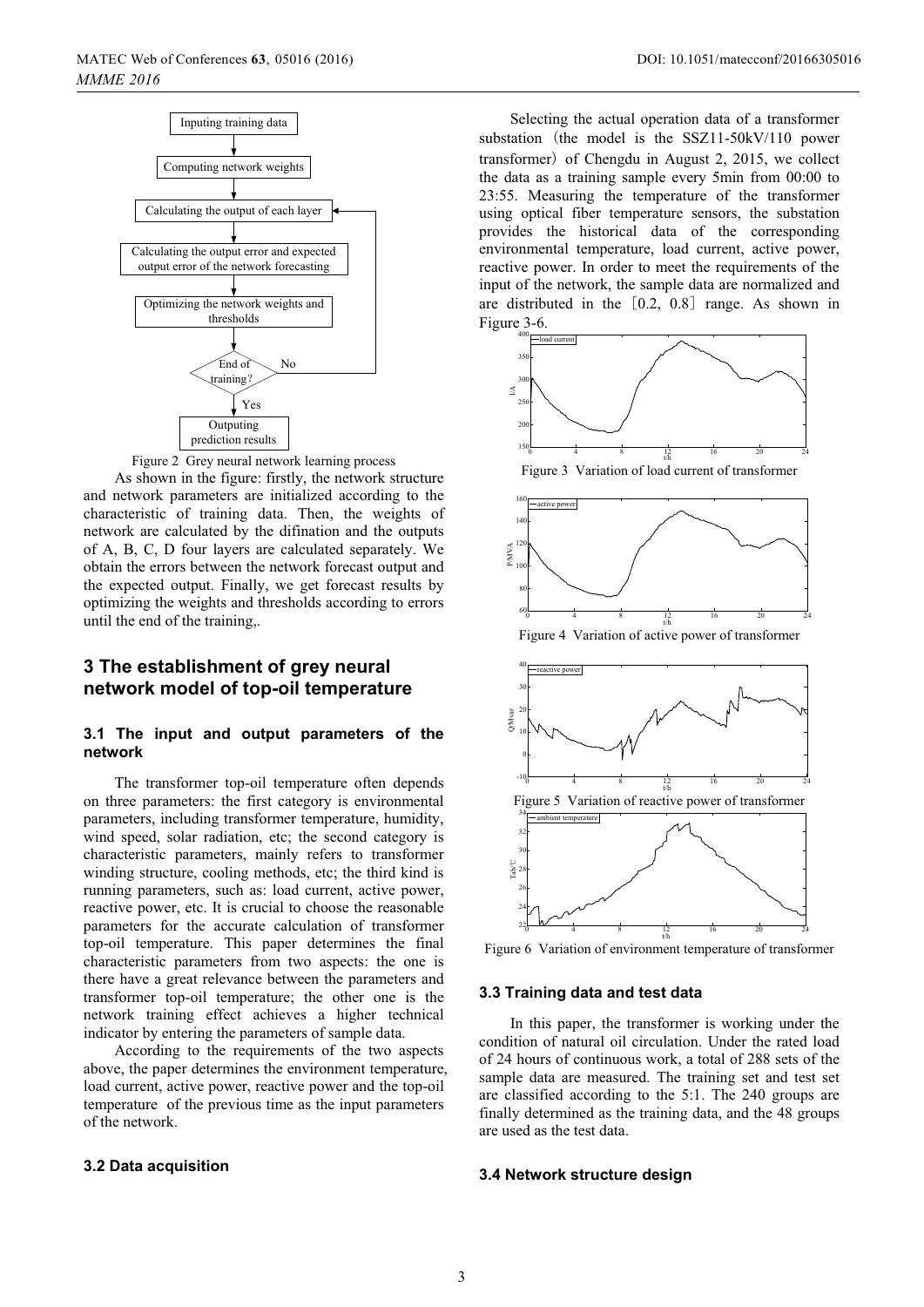The inputs are the environment temperature, load current, active power, reactive power and the top-oil temperature of the previous time. The output is the transformer top-oil temperature. So the structure of the gray neural network is 1-1-5-1.

#### **3.5 Network training and forecasting**

The forecasting process of transformer top-oil temperature includes three steps based on grey neural network: the construction of grey neural network, the training of grey neural network and the prediction of grey neural network.

First, the impact factors of the transformer top-oil temperature are analyzed, the input and output parameters of the network are determined.

Then, the 240 sets of historical data consisting of a  $5 \times 240$  matrix including the environment temperature, load current, active power, reactive power and the top-oil temperature of the previous time are entered. The output is 240 history data of transformer top-oil temperature expressed as a  $1\times240$  matrix and the grey neural network begins to train.

Finally, we get the desired gray neural network at the end of the training and predict transformer top-oil temperature according to the trained network.

### **4 Forecast result and analysis**

Table 1 shows the measured value, BP neural network prediction and grey neural network prediction of 48 groups of top-oil temperature for the test transformer. In order to compare the data visually, the three sets of data are represented in the graph as shown in Figure 7. As can be seen in figure 7, the dynamic changes of two kinds of the prediction models can reflect the changes of top-oil temperature. While compared with the BP network forecasting model, the proposed forecasting model has the better fitting degree and higher accuracy. This shows that the grey neural network model is superior to the BP neural network model in this experiment.

| Table 1 Transformer top-oil temperature measured value and |
|------------------------------------------------------------|
| BPNN predictive value and grey network predictive value    |

| Time[min] | Measured value<br>$[/^{\circ}\mathrm{C}]$ | <b>BPNN</b><br>predictive value | Grey network<br>predictive value |
|-----------|-------------------------------------------|---------------------------------|----------------------------------|
|           |                                           | $[$ /°C]                        | $[$ /°C]                         |
| 25        | 67.88                                     | 66.81                           | 67.99                            |
| 55        | 67.50                                     | 65.50                           | 66.95                            |
| 85        | 67.13                                     | 67.35                           | 67.45                            |
| 115       | 65.44                                     | 64.38                           | 65.56                            |
| 145       | 63.75                                     | 64.08                           | 63.67                            |
| 175       | 62.44                                     | 63.31                           | 62.22                            |
| 205       | 61.50                                     | 61.96                           | 61.85                            |
| 235       | 59.63                                     | 58.65                           | 59.73                            |
| 265       | 57.94                                     | 58.94                           | 58.07                            |
| 295       | 56.81                                     | 57.04                           | 57.01                            |
| 325       | 56.06                                     | 56.41                           | 56.56                            |
| 355       | 54.94                                     | 55.42                           | 55.04                            |
| 385       | 54.94                                     | 53.94                           | 55.14                            |
| 415       | 54.00                                     | 54.47                           | 54.38                            |
| 445       | 53.81                                     | 53.96                           | 53.78                            |
| 475       | 53.81                                     | 54.81                           | 53.61                            |
| 505       | 54.19                                     | 53.93                           | 54.10                            |
| 535       | 55.69                                     | 53.78                           | 55.09                            |
| 565       | 57.94                                     | 56.78                           | 58.09                            |
| 595       | 59.81                                     | 59.68                           | 59.71                            |

| 625                                                                                                                        | 61.50                                                        | 61.35 | 61.31 |
|----------------------------------------------------------------------------------------------------------------------------|--------------------------------------------------------------|-------|-------|
| 655                                                                                                                        | 64.13                                                        | 63.18 | 63.05 |
| 685                                                                                                                        | 65.81                                                        | 65.60 | 65.94 |
| 715                                                                                                                        | 67.50                                                        | 66.46 | 66.84 |
| 745                                                                                                                        | 69.56                                                        | 69.23 | 68.98 |
| 775                                                                                                                        | 71.25                                                        | 71.47 | 71.34 |
| 805                                                                                                                        | 71.81                                                        | 71.02 | 71.18 |
| 835                                                                                                                        | 73.13                                                        | 72.36 | 72.38 |
| 865                                                                                                                        | 74.25                                                        | 74.57 | 74.42 |
| 895                                                                                                                        | 74.44                                                        | 74.37 | 74.33 |
| 925                                                                                                                        | 74.81                                                        | 75.77 | 74.74 |
| 955                                                                                                                        | 74.81                                                        | 74.88 | 74.90 |
| 985                                                                                                                        | 75.19                                                        | 76.14 | 75.29 |
| 1015                                                                                                                       | 74.81                                                        | 75.24 | 75.20 |
| 1045                                                                                                                       | 73.88                                                        | 74.29 | 74.33 |
| 1075                                                                                                                       | 72.56                                                        | 72.88 | 72.90 |
| 1105                                                                                                                       | 71.81                                                        | 71.72 | 71.99 |
| 1135                                                                                                                       | 70.31                                                        | 71.63 | 71.15 |
| 1165                                                                                                                       | 69.38                                                        | 69.02 | 69.07 |
| 1195                                                                                                                       | 68.06                                                        | 68.53 | 68.73 |
| 1225                                                                                                                       | 66.94                                                        | 67.49 | 66.74 |
| 1255                                                                                                                       | 66.19                                                        | 66.77 | 65.73 |
| 1285                                                                                                                       | 66.19                                                        | 66.03 | 66.00 |
| 1315                                                                                                                       | 66.19                                                        | 68.19 | 66.49 |
| 1345                                                                                                                       | 65.44                                                        | 64.50 | 65.21 |
| 1375                                                                                                                       | 64.88                                                        | 65.09 | 65.07 |
| 1405                                                                                                                       | 64.50                                                        | 64.67 | 64.68 |
| 1435                                                                                                                       | 63.75                                                        | 64.46 | 63.81 |
| 80<br>Measured value<br>75<br>$\begin{array}{ll} \text{Temperature}^{\text{2}}\\ \text{S} & \text{S} \\ \end{array}$<br>55 | • BPNN predictive value<br>--- Grey network predictive value |       |       |

 $50$   $4$   $8$   $12$   $16$   $20$   $24$  $12<sub>n</sub>$ Figure 7 Measured value and prediction value of the top-oil temperature

In order to analyze deeply, a comparative analysis of the relative errors between the BP network model and the grey network model are given by figure 8 and table 2. From figure 8, we can see that the relative error of the gray network prediction model is near the zero point and the fluctuation is small. It shows that the relative error is small and stable. As is listed in Table 2, the minimum relative error, average relative error and the maximum relative error of the grey forecasting model are less than those of BP network prediction model. The maximum relative error of the grey forecasting model is 1.68%, which is quite acceptable in engineering.



Figure 8 The relative errors between top-oil temperature prediction value and the measured value

Table 2 The relative errors in two model

| Model               | $\sigma_{\rm min}$ |      | $\omega_{\rm max}$ |  |  |
|---------------------|--------------------|------|--------------------|--|--|
| $BPNN(\%)$          | 0.10               | . 03 | 3.44               |  |  |
| Grey<br>network (%) | 0.05               | 0.47 | 1.68               |  |  |

In the actual operation of the transformer, the environment is complex. In the prediction of top-oil temperature, if we need to consider the wind speed, solar